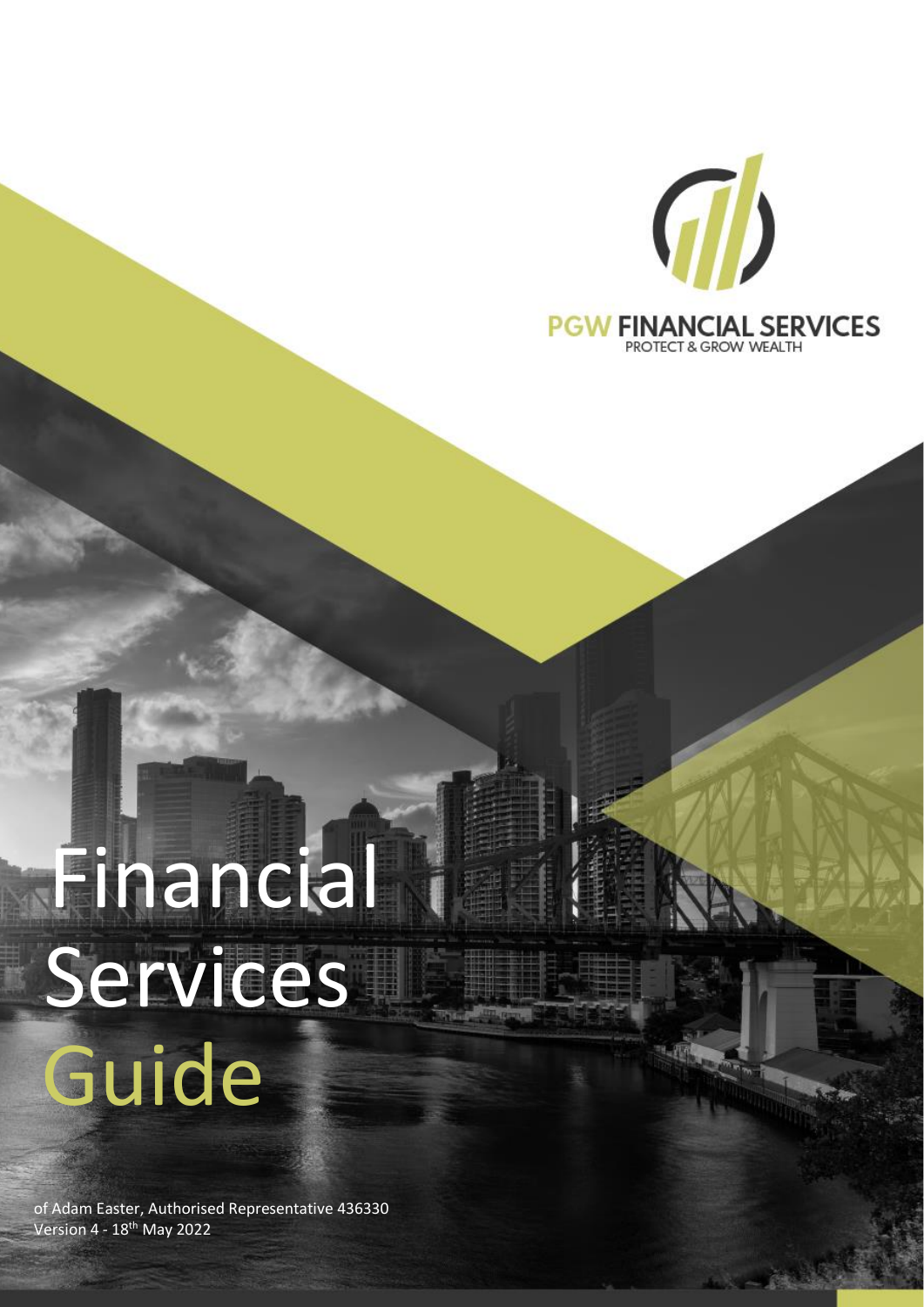

#### **THE PURPOSE OFTHIS GUIDE**

The Financial Services Guide (FSG) is an important document which we are required to give you under the requirements of our Australian Financial Services Licence. It provides you with information about PGW Financial Services Pty Ltd to help you decide whether to use the financial services we provide. This FSG explains the services we can offer to you and the types of products we offer. It also explains how we (and other related persons) are remunerated for these services and includes details of our internal and external complaints handling procedures and how you can access them. PGW Financial Services Pty Ltd authorises the distribution of this FSG.

## **NOT INDEPENDENT**

PGW Financial Services Pty Ltd is not independent, impartial, or unbiased because although we will always put your interests before ours when giving advice, we may at times be remunerated by commission when helping clients arrange insurance and may act in or hold positions where a payment is received where you may be invested. We strongly believe this is the most appropriate remuneration model for many insurance clients, but a consequence is it then precludes us from calling ourselves independent.

#### PGW FINANCIAL SERVICES PTY LTD

Level 19, 144 Edward Street, Brisbane City QLD 4000 Tel: 0419 398 401 Email[: ben@pgwfinancial.com.au](mailto:ben@pgwfinancial.com.au) Australian Financial Services Licence: 384713

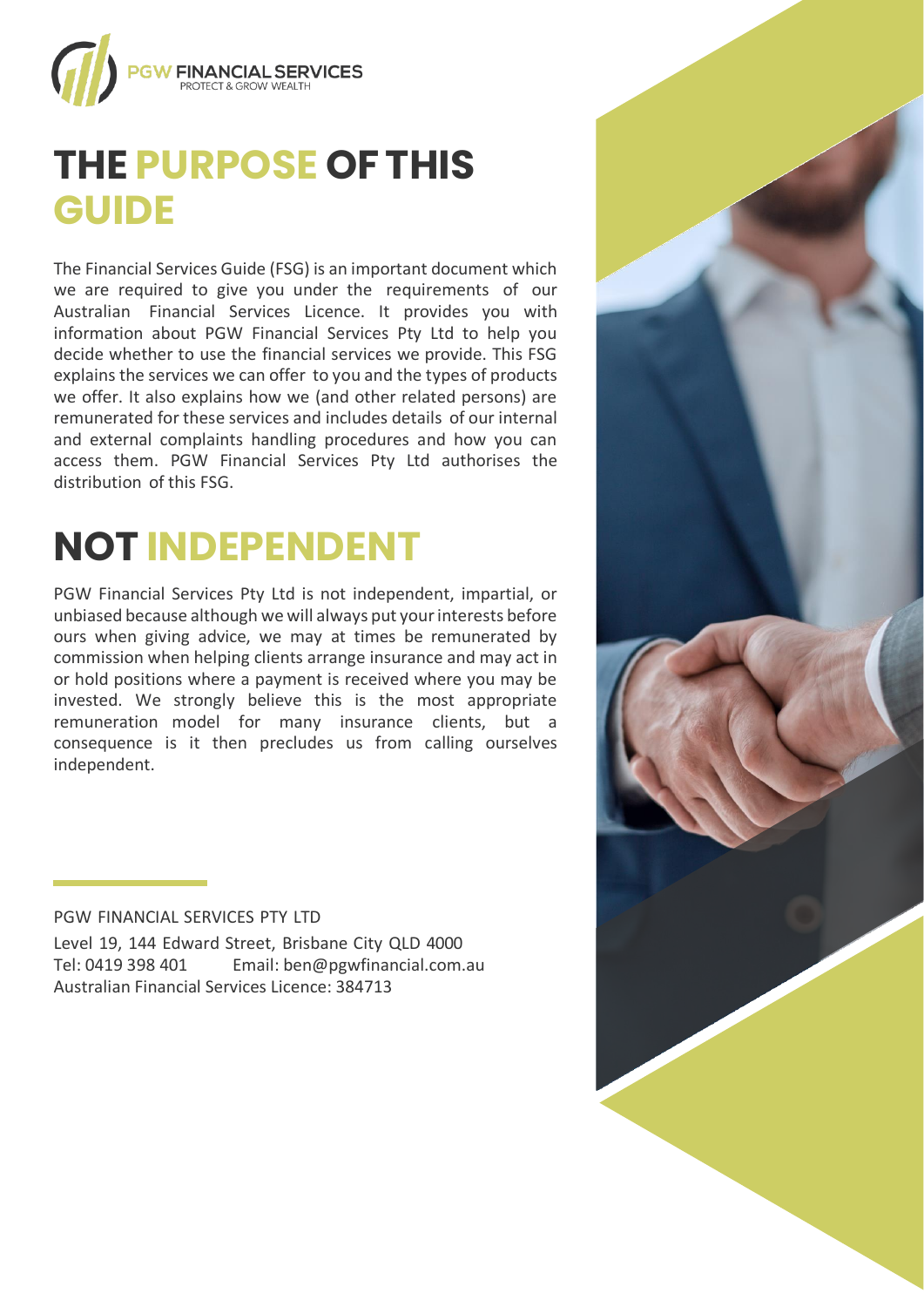

## **THE LICENSEE**

PGW Financial Services is a leader in the Australian financial services marketplace, offering a range of financial products and services that challenge traditional investment boundaries and offer diverse capabilities.

PGW Financial Services is a national based group of qualified advisers with many years of combined experience. We have clients all over Australia who are using our experience to create wealth, enjoy a comfortable r e tirement, or both.

Our goal is to utilize our clients' assets, as well as their income, to achieve their personal goals without adversely affecting their current lifestyle.

We are committed to facilitating high quality advice and continued excellence in our service to you.

We offer personal advice for each client who is treated as a valuable customer – not just a member.

PGW Financial Services advisers can offer the following services:

- Assisting you identify, establish, and prioritize your needs and objectives.
- Financial planning (wealth creation, cashflow/budgeting advice, retirement income strategies)
- **Investment strategies**
- Superannuation strategies, including selfmanaged superannuation funds
- Life and disability insurance, including investment life insurance
- Tax effective investments
- Centrelink benefits advice
- Retirement planning advice
- Portfolio review services
- Share Trading Services
- Debt reduction strategies
- Ongoing advisory services

As a registered tax (financial) adviser, some of our advisers can provide tax advice related to how your financial products work. For comprehensive taxation advice about your personal tax position, you should seek advice from a qualified taxation specialist or accountant.

#### **PGW FINANCIAL SERVICE'S AUTHORISATIONS**

PGW Financial Services Pty Ltd are authorised to provide Financial Product advice and deal in financial product by applying for, acquiring, varying, or disposing of a financial product on behalf of another person in respect of the following classes of financial products:

- Deposit & Payment Products
- Derivatives limited to old law securities options contracts & Warrants
- Debentures, stocks, or bonds issued or proposed to be issued by a government
- Life Products including life risk and life investment
- Interests in managed investments schemes including investor directed portfolio services
- Retirement savings accounts
- Securities
- Standard margin lending facilities
- Superannuation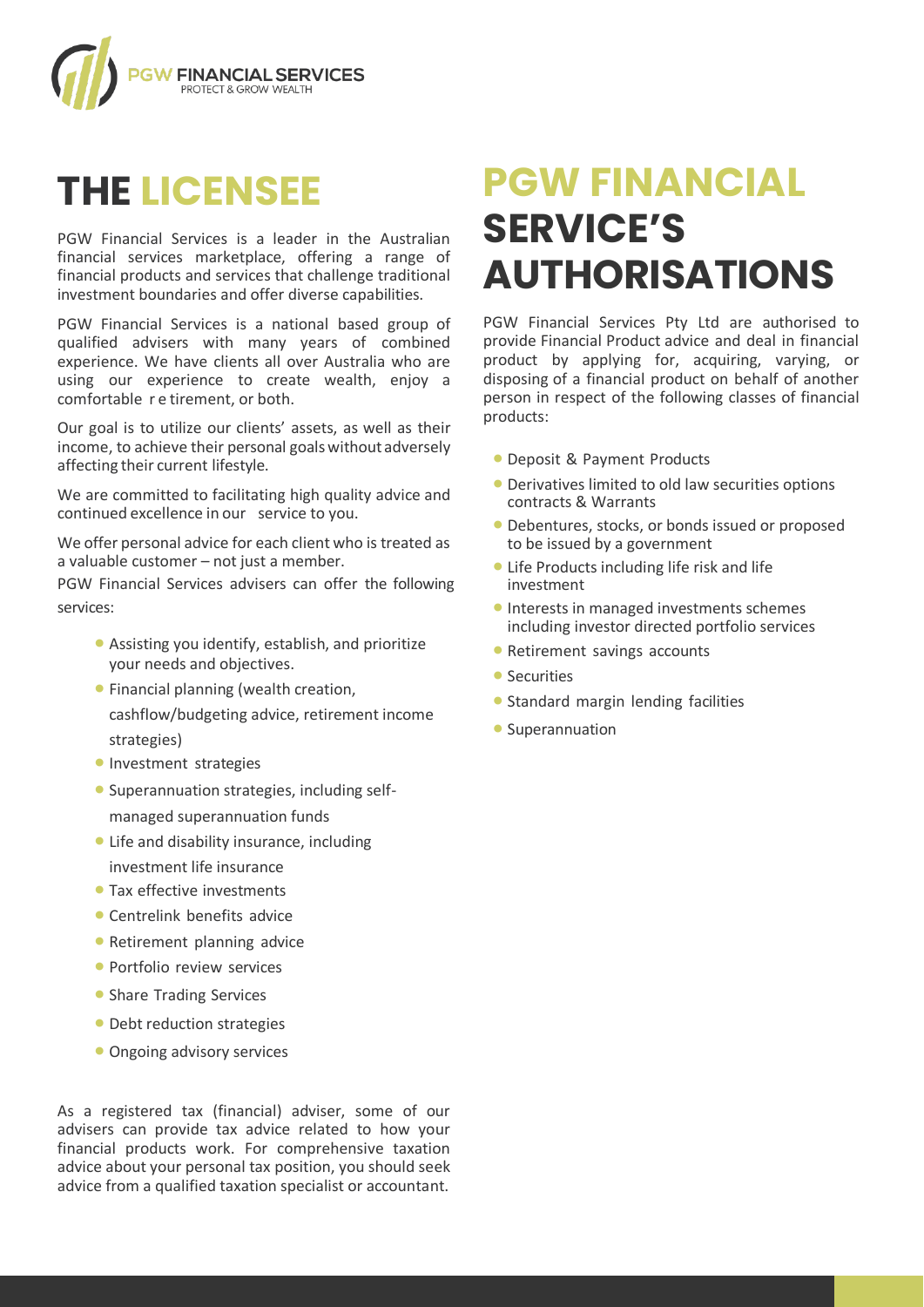

## **HOWADVISERS CHARGE FOR SERVICES**

PGW Financial Services Pty Ltd calculation of fees and commissions is dependent on the level of service appropriate to the needs of the client. It has many levels of service each providing benefits befitting the clients it is designed to service.

The cost of providing a financial product or service to you will depend on the nature and complexity of the advice, financial product and/or service provided. Generally, whenever your adviser provides a recommendation for a financial product or service, your adviser may be remunerated through either:

- An initial adviser service fee
- An ongoing adviser service fee
- A contribution fee or an Implementation fee
- Commission payments from product providers where applicable
- Transaction fees
- An hourly charge; or
- A combination of any of the above

All levels of service, their associated calculations for fees and charges and the ongoing services provided are discussed in the first meeting and subsequently disclosed, prior to implementation of any recommendations, in the SOA.

All fees or commissions initially paid to PGW Financial Services are distributed in full to your adviser or to the relevant business. PGW Financial Services ABN 15 123 835 441 and Australian Financial Services Licence 384713 generally receives a flat fee per annum / per authorised representative for the provision of services required under its AFSL. Each authorised representative also pays a professional indemnity insurance fee.

#### **WHAT MAY INFLUENCEYOUR ADVICE**

PGW Financial Services Pty Ltd may from time to time receive a benefit from preferred product providers by way of sponsorship of educational seminars, conferences, or training days. Details of benefits between \$100.00 - \$300.00 will be maintained on a register.

Many product providers offer incentives such as overseas trips and tickets to conferences in an attempt to influence advisers into recommending their products to clients. PGW Financial Services Pty Ltd and our advisers believe clients should be placed first and products recommended because they are in the clients' best interests as opposed to those of the adviser. To ensure clients are able to rely on our recommendations as being free from such influence, PGW Financial Services Pty Ltd have introduced a policy prohibiting the receipt of these types of incentives.

You have a right to request for further information in relation to the remuneration and soft dollar benefits received by the licensee and/or authorised representative.

PGW Financial Services Pty Ltd owns the rights to the Korean language Open Markets trading platform and may receive income from trading activity and business conducted on this platform.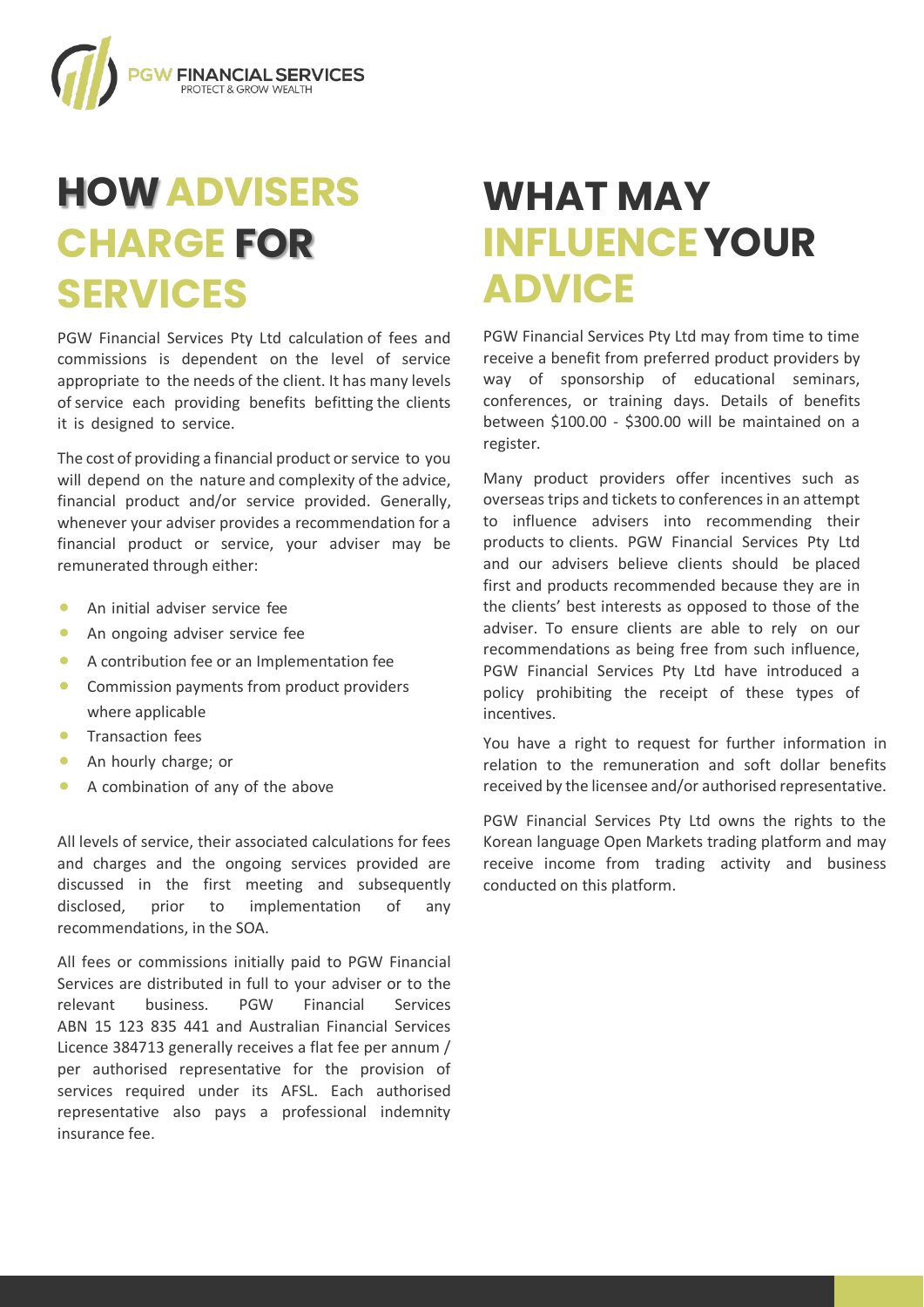

## **THEADVICE PROCESS**

We expect that you will provide us with accurate information that we request so that we can provide advice that is in your best interests. We expect that you will use our advice to enable you to make informed financial decisions. We expect that where appropriate you inform your adviser of any changes that may influence your future objectives.

If you choose to use our services you may also receive from us a Product Disclosure Statement (PDS), Statement of Advice (SOA) and/or Record of Advice (ROA).

To invest in any of our recommended financial products you must complete the application form attached to the relevant PDS. The PDS contains information about the particular product and will assist you in making an informed decision about that product.

If we provide you with personal financial product advice rather than general financial product advice, we will initially provide you with an SOA.

Personal financial product advice is advice that takes into account one or more of your objectives, financial situation and needs. The SOA will contain the advice, the basis on which this advice is given and information about fees, commissions and any associations which may have influenced the advice.

On an ongoing basis, an ROA will be provided instead of an SOA if there have been no significant changes in your personal circumstances or the basis of the advice has not significantly changed since your last SOA was provided. You have the right to request a copy of your ROA at any time.

As a financial service provider, we have an obligation under the Anti Money Laundering and Counter Terrorism Finance Act to verify your identity and the source of any funds. This means that we will ask you to present identification documents such as passports and driver's licence. We will also retain copies of this information. We assure you that this information will be held securely. We cannot provide you with services if you are unwilling to provide this information.

To provide advice that is in your best interests it is important that you provide your individual investment objectives, financial situation and needs before we recommend any investment or risk products to you. You have the right not to divulge this information to us if you do not wish to do so. In that case, we are required to warn you about the possible consequences of us not having your full personal information.

We will explain to you any significant risks of investments, insurances, and strategies that we recommend to you. If we do not do so, you should ask us for further clarification.

We maintain a record of your personal profile that includes details of your investment objectives, financial situation, and needs. We also maintain records of any recommendations made to you. If you wish to examine your file, you should ask us, and we will make arrangements for you to do so.

You may specify how you would like to give us instructions. For example, by telephone, fax, or other means. When requested you must provide a written confirmation of these instructions.

#### **PRIVACY**

We are committed to implementing and promoting a privacy policy which will ensure the privacy and security of your personal information. A copy of our privacy policy will be provided upon your request.

#### **MYADVISER**

Adam Easter is an Authorised Representative of PGW Financial Services Pty Ltd.

Authorised Representative number 436330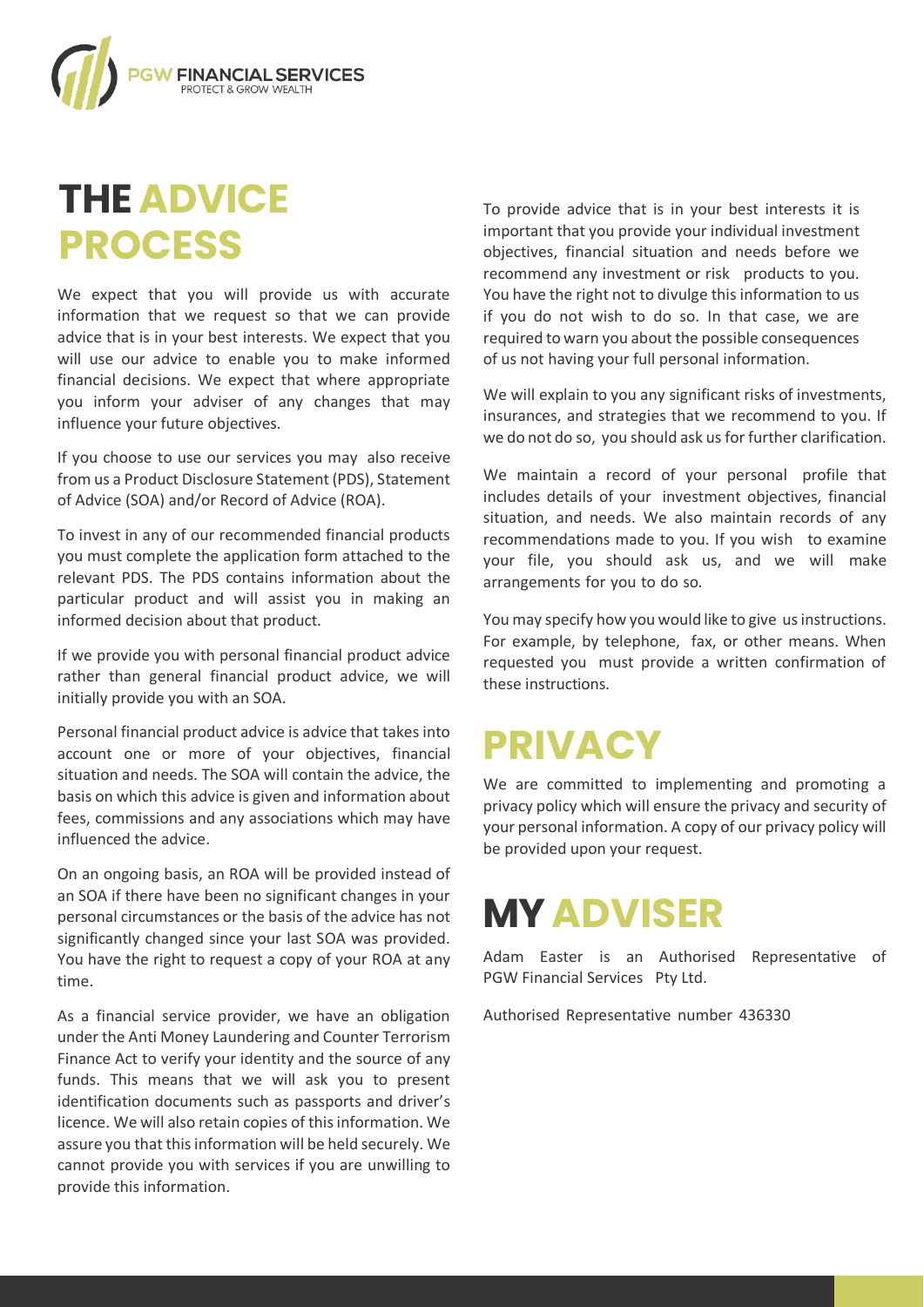

#### **CONTACT DETAILS**

Address: Suite 3, 12 Short Street, Port Macquarie, NSW 2444 Email: eastera@northcorp.com.au Phone Number: 02 6588 4444

Northcorp Wealth Management Pty Ltd, Authorised Representative number 438452 is a company associated with Adam Easter and is authorised by the Licensee to provide clerical and administrative services.

Adam Easter is authorised to Provide Financial Product advice and deal in financial product by applying for, acquiring, varying, or disposing of a financial product on behalf of another person in respect of the following classes of financial products:

- •Deposit & Payment Products
- •Debentures, stocks, or bonds issued or proposed
- to be issued by a government
- •Life Products including life risk and life
- investment

•Interests in managed investments schemes including investor directed portfolio services

- •Retirement savings accounts
- Securities
- •Superannuation

We will not provide advice on classes of financial products other than those identified in PGW Financial Services Pty Ltd 's AFS Licence/ or detailed above nor provide advice on products that are not on PGW Financial Service's Approved Products List. Your adviser does not have authority to advice on products that are not PGW Financial Services Pty Ltd approved.

To the extent that we authorise a PGW Financial Services Pty Ltd representative to do so, the representative can help you to apply for the financial products referred to in this FSG and can also give you financial product advice in relation to them.

If a PGW Financial Services Pty Ltd representative is unable to provide you with a financial service or a

financial product that you are interested in, the representative may refer you to another representative who can. PGW Financial Services Pty Ltd is responsible for the advice provided and services offered to clients by an Authorised Representative of PGW Financial Services Pty Ltd.

PGW Financial Services Pty Ltd is responsible for the advice provided and services offered to clients by an Authorised Representative of PGW Financial Services Pty Ltd.

## **COST OF ADVICE**

After the first meeting, your adviser will discuss the fees and charges that will be applicable to your individual circumstances. We choose to be flexible in earning our fees and offer you the flexibility to select the fee payment method most suitable to you. From our professional standpoint, PGW Financial Services Pty Ltd disregards the varying commissions that are paid by product providers in order to remove bias and maintain integrity in our product selection process.

Due to the varying nature of individual client cases, our fee for SOA preparation, implementation and our portfolio review service process will be disclosed on an individual basis and may include the following:

**Fee for Service** - This fee is based on an estimation of our timed costs. On implementation of our advice, any commissions paid are rebated under this arrangement. In the event that our quoted fee exceeds our timed costs, you will be rebated accordingly.

**Combination of Fees and Commissions** - Full disclosure of all fees will be contained in the Statement of Advice that we prepare for you. However, you will not be charged unless you have agreed to engage our service and this agreement will generally be contained in your letter of engagement which is provided to you at the initial stage or as part of the SOA.

Your adviser may hold an interest in a financial product. Any significant interest/ownership will be recorded in a register of financial product holding and where appropriate, this holding will be disclosed to you in the SOA or ROA.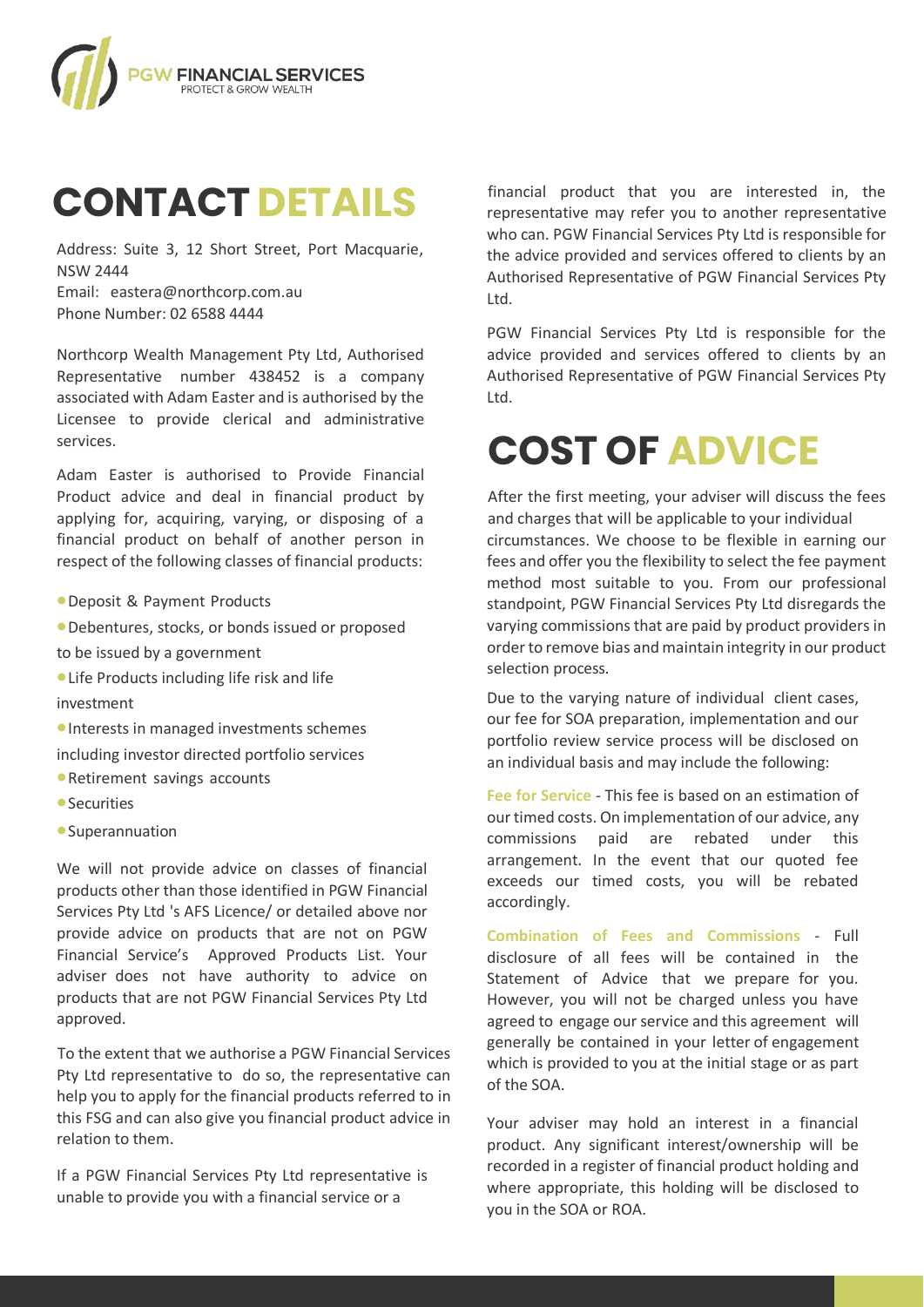

## **OUR FINANCIAL PLANNING PROCESS**

The following is a summary of the process that we will go through with you in order to develop, and maintain, a financial plan suited to your individual needs, circumstances, and goals.



#### **INITIAL CONSULTATION**

A free, no obligation discussion with you to discuss your needs for advice, and how we can assist you to meet your goals, needs and objectives. During this discussion we will also explain our services and fee structure to you.

#### **DISCOVERY PROCESS**

In order to provide you with advice that is appropriate to your individual circumstances, we need to collect personal and financial information from you. To do this, we will ask you to complete some forms, including a Client Data Collection Form and a Client Risk Profile Questionnaire. We may also ask for other documentation such as superannuation statements, bank statements, etc. Your adviser will assist you through this process.





#### **DETERMININGYOURFINANCIALAND LIFESTYLE GOALS**

Once we have gathered sufficient information about you, we can determine what your specific advice needs, and objectives are. We will consider both your immediate financial needs, as well as your future goals and requirements, giving priority to those matters that are most important to you.

#### **DEVELOPING AND DELIVERINGYOUR FINANCIAL PLAN**



We will prepare our advice recommendations to you within a "Statement of Advice" (SOA). This document will provide you with detailed information on the strategies and products that we recommend to assist you to meet your goals and objectives. We will present this to you, typically face to face so that we can answer any questions you may have. We will give you time to consider our recommendations and will only proceed once we are sure that you understand and agree to our advice recommendations.



#### **IMPLEMENTATION OF RECOMMENDATIONS**

Once you have agreed to our recommendations and provided all relevant authorities to proceed, we will then implement our recommendations. This includes handling all fund and policy administration on your behalf, liaising with product and platform providers and other professional advisers as appropriate.

#### **ONGOING REVIEW AND MANAGEMENT**

As part of our financial planning process, we provide annual ongoing review services to ensure that the recommendations that we provide remain appropriate to you over time, and as circumstances change. We will ask you to agree to an appropriate ongoing advice service when we present your financial plan.